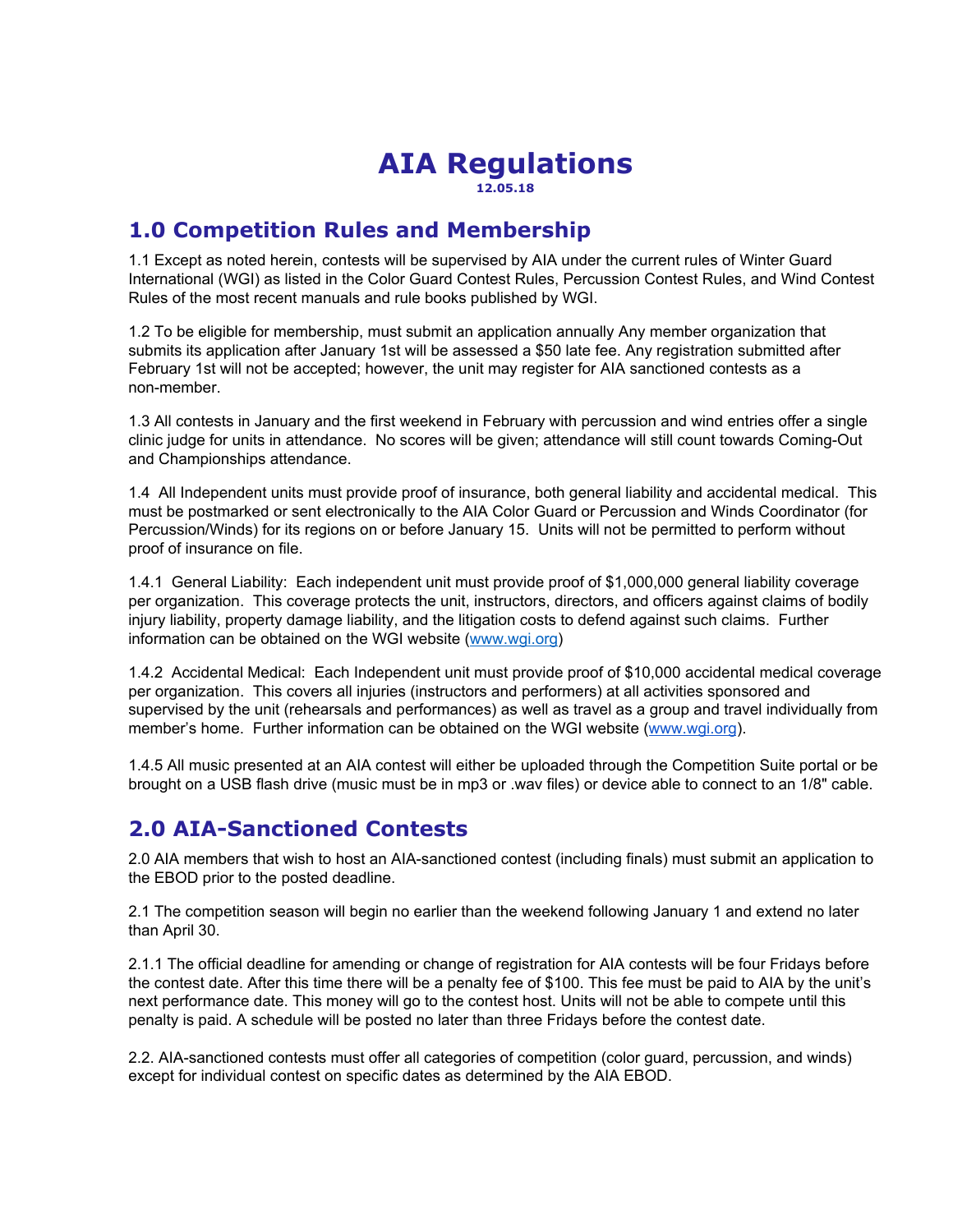2.2.1 The order of unit performance will be scholastic, then independent, within their respective classifications. All marching percussion units will compete in one performance block. All concert percussion units will compete in one performance block.

2.2.2 Exhibition Policy: Any non color guard / percussion / wind exhibitions must to be approved by the EBOD one month prior to the AIA-sanctioned event.

2.2.3 Hosting units who wish to perform in exhibition will not be provided scores, commentary, or critique. This performance will not count toward requirements to attend championships.

2.2.4 Judges Coordinators will have judging panels posted to the AIA website at least 5 days before the cut off to withdrawal from a competition without financial penalties being assessed. This excludes assignments at championships.

2.3 The contest entry fee for member unit(s) and non-member units to AIA sanctioned contests will be determined annually by the Governance Board and posted on the website prior to contest registration

2.3.1 All units regardless of classification will be subject to all membership and competition fees.

2.3.2 Member units with an overdue event registration prior to the date of closing of the event may be removed from the competition schedule and replaced by a wait-listed member unit with paid event registration. At the discretion of the EBOD

2.4 AIA will review the contest-host fee annually as part of the budget process.

2.5 Contest hosts must follow the current guidelines as outlined in the contest host manual.

2.6 Non-member units will be scheduled to perform first in their class- and will be "wait-listed" pending registration of AIA member units.

2.7 Member units are allowed to sell souvenir merchandise at AIA sanctioned contests. Food items may not be sold. Arrangements must be made in advance with the contest host. Non-AIA members may be charged a vendor fee at the contest host's discretion.

2.8 AIA shall limit the total number of units in a regular season contest to 60.

2.9 AIA will adopt the WGI spiel sheet concept. Only AIA sanctioned announcers and EBOD members will be permitted to make announcements during competitions.

2.9.1 Full penalties for Color Guards will be assessed at all AIA Contests. Full penalties for Percussion and Wind units will be assessed at all AIA Contests including interval timing. Performance Timing penalties will begin for percussion and winds on the percussion coming out date.

2.10 All performing unit members must wear protective footwear at a show site except when entering on and exiting off the performance area and warm up areas. Any unit not doing so will be subject to a verbal warning. Upon repeated or egregious violations, an organization may no longer be considered in good standing subject to the enforcement of its region's EBOD.

2.11 Performance order at all contest will be randomized utilizing the randomization tool in Competition Suite.

2.11.1 Registered units will be automatically entered in to their event by the Competition Suite program. Contest Coordinators will select the "randomize" button one time to create the order of performance for each contest.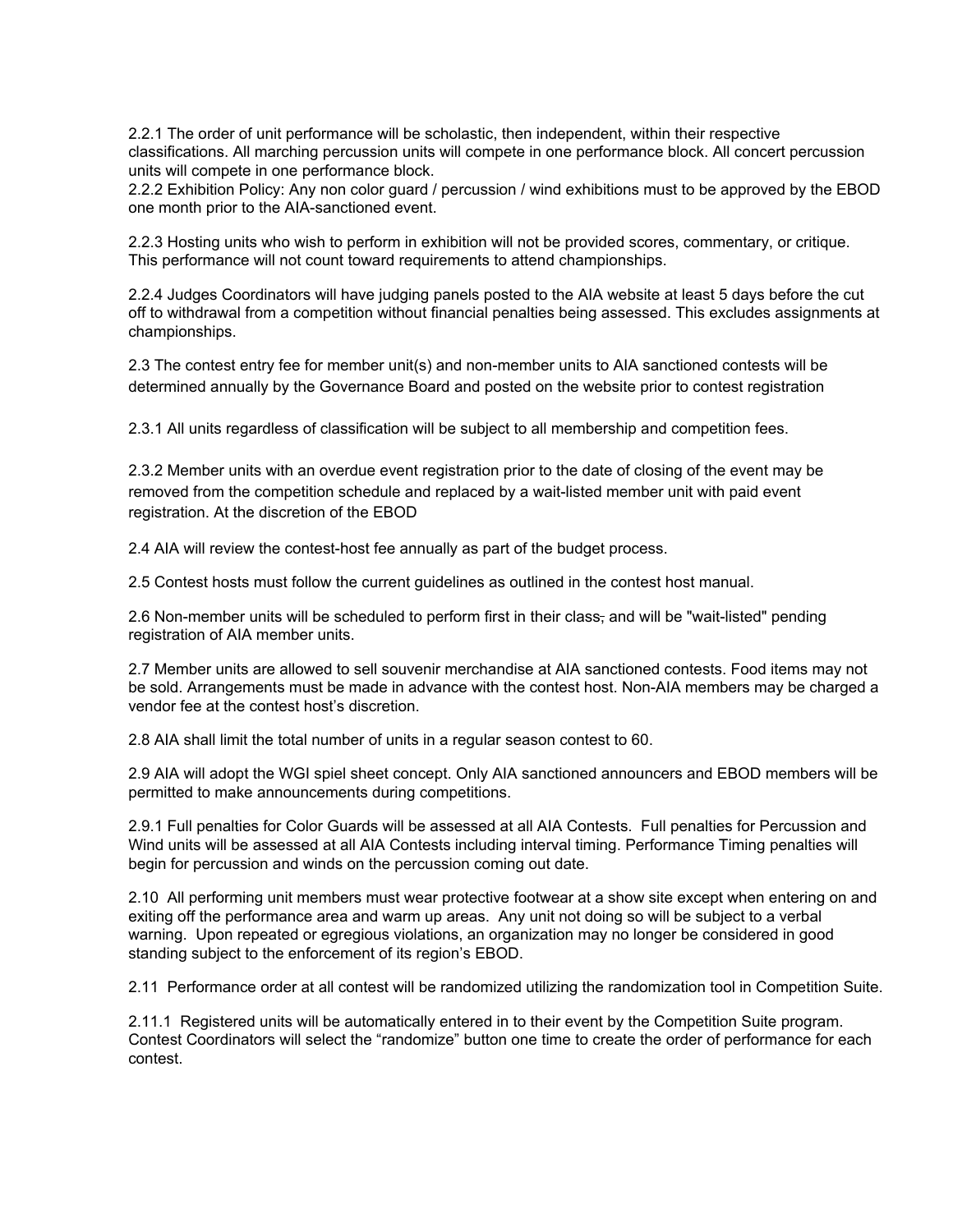2.11.2 If a unit is reclassified at a previous contest and the schedule has already been posted, that unit will perform first in the upcoming contest, but will be randomized with the remaining units in their class at the following contest.

# **3.0 Unit Classification**

3.0.0 Colorguard groups may intentionally move to a higher classification during the off-season if they feel this is appropriate for their performers. Groups may choose to move down only one AIA class during the off-season. Units wishing to classify more than one AIA class lower must petition the Judge's Coordinator with an explanation of why the lower class is warranted prior to January 1.

3.0.1 Independent color guard

Independent color guard classes will be in alignment with the WGI Independent color guard classes as defined in the current WGI handbook. All AIA units competing in WGI must compete on the same sheet in AIA as in WGI.

AIA will also offer the following additional Independent color guard class.

**Senior class** - one or more members over 22 years of age and judged on WGI A class sheets but permitted to use World Class Regulations.

3.0.2 Scholastic color guard

**World Class** - highest possible caliber nationally. Units with programs that include a highly advanced level of equipment and body handling. This class is for units who compete at the WGI World Class level nationally.

**Open Class** - units whose program includes an intermediate level of equipment and body handling. This class is for units who compete at the WGI Open Class level nationally.

**A1 Class (National A)** - adjudicated on WGI Scholastic A Sheets. Advanced caliber locally. Units whose program includes a high level of basic equipment and body handling and demonstrate some open class skills, particularly in equipment. These units are the National teams and are generally the only AIA Scholastic A class that attend WGI World Championships where they are intend to be competitive. They are likely to have larger, more experienced staff. These programs may exhibit sophisticated production value.

**A2 Class** - adjudicated on WGI Scholastic A Sheets. Units with programs that include an intermediate through high level of basic equipment and body handling. These units may attend WGI Regionals, but do not attend WGI World Championships with a competitive intention. These groups are teaching beginning and some intermediate skills. Exploration of more sophisticated soundtracks is appropriate in this class (3/4, 6/8, moderate to faster tempos, etc) and will likely show more production value (floors, props, etc) than the lower classes.

**A3 Class** - adjudicated on WGI Scholastic A Sheets ("national" level). Units whose program includes a low to intermediate level of basic equipment and body handling. These groups exhibit achievement of basic skills and are exploring intermediate skills and longer phrases. Soundtracks are still straightforward, but begin to show more variety. These units are the newest to the A Class and would typically be competitive at local AIA events, and do not attend or are not generally competitive at WGI events. These groups may be transitioning from Regional A programming to A programming. Programs in this classification may also be restricted by resources, but find creative ways to achieve general effect and program success.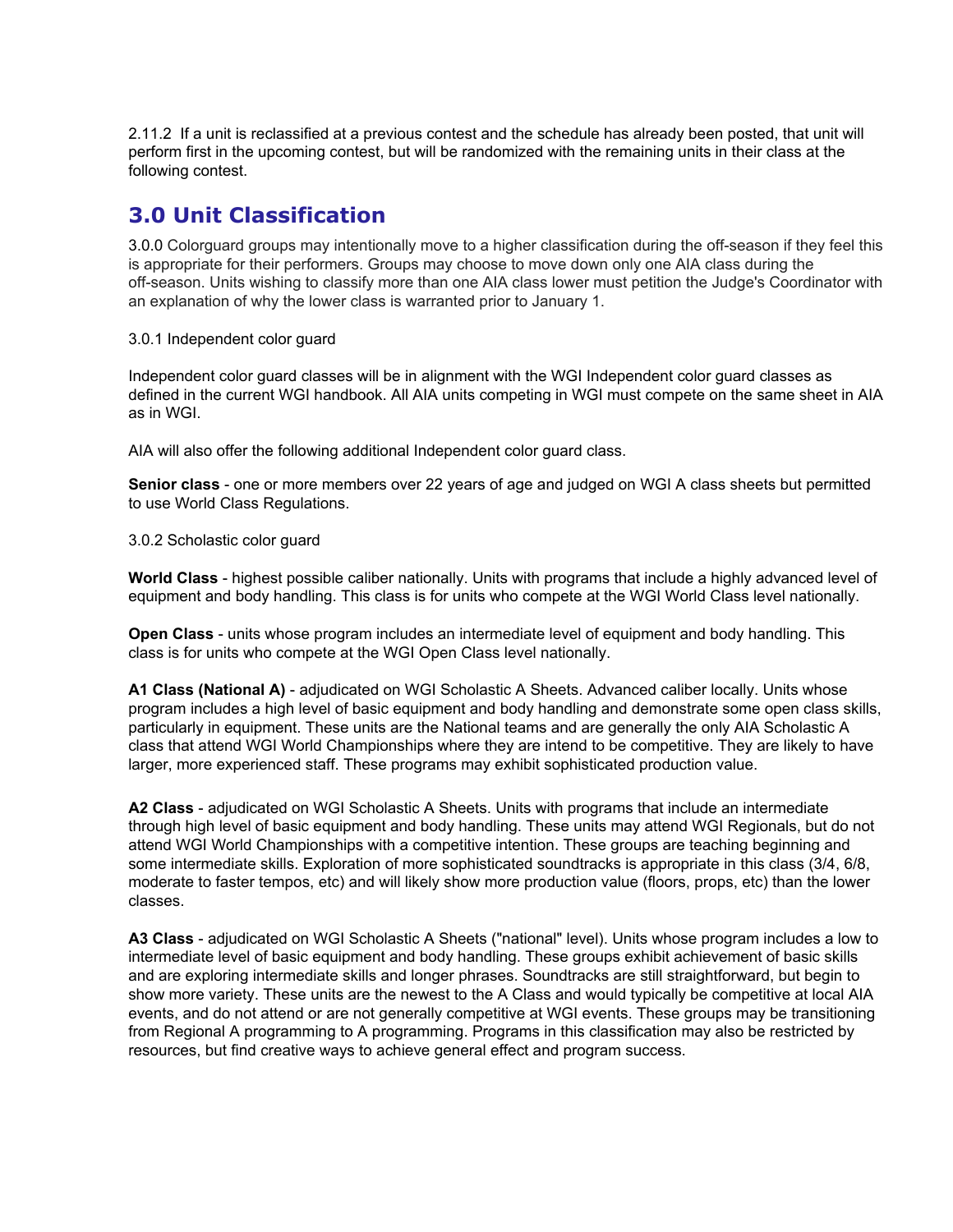**Scholastic Regional A1** - adjudicated on the WGI Scholastic Regional A Sheets. This class is for the more experienced performer, designer and instructors of the two regional A classes in AIA. Units in this class are composed of beginning level performers and content is developed to allow the performer to MASTER BASIC SKILLS. The goal of this class is uniform ACHIEVEMENT from all performers, designers and instructors. Groups in this class are (re)building. Equipment releases should max out at triples; attempting higher releases is not appropriate for this class.

**Scholastic Regional A2** - adjudicated on the WGI Scholastic Regional A Sheets. This is the most beginning level of competition in the AIA circuit. Winter Guards entering this class of competition are the "youngest" or least experienced guards both in terms of individual training, design and instruction. These programs are in their first few years of winter guard participation in terms of both instructor and performer. Programs should focus on ACHIEVEMENT of INTRODUCTORY skills in movement and equipment. We do not anticipate groups should stay in this class for more than a few years as groups and instructors mature. Groups with the ability for high production value (digital floors, large props, etc) are not appropriate for this class. Soundtracks allow for performers to easily understand and follow a music structure. Equipment releases should max out at doubles.

**Independent Regional A -** adjudicated on the WGI Independent Regional A Sheets. This class is focused on teaching and achieving MASTERY of BASIC SKILLS. Groups in this classification may be middle or high school students for which scholastic classifications are not practical. College-age students are discouraged from competing in this class. Equipment releases should max out at triples; attempting higher releases is not appropriate for this class.

**Scholastic Novice** - The Color Guard Scholastic Novice class is an exhibition-only class designed for the most beginner of winter guard units. These units will perform for comments but will not receive a score or be placed in competition with other units. Color guards choosing to participate in this class would likely be comprised of most to all first year performers. They may or may not have an instructor. Designers and instructors would also likely be new to the winter guard activity. Units in this class would have a safe, non-competitive way to be evaluated and receive feedback and after their performance would be encouraged to watch the competitive portion of the competition as a group for additional learning and growth. This class is not offered at the AIA championships competition so these units would not be able to participate in championships.

**Middle School Class** - Middle/junior high schools will be adjudicated on the Middle/Elementary class sheets.

**Elementary School Class** - Elementary schools will be adjudicated on the Middle/Elementary class sheets.

3.0.3 Independent Percussion

**Marching** - combined elements of percussion musicians and visual performers in motion on the defined contest floor consisting of the following classes:

**World Class** - performers demonstrate a high degree of musical and physical development. They are very experienced and fully trained. Programs are unique and innovative and these components are important at this level. Some very sophisticated challenges will be placed on the performers.

**Open Class** - still contains a wide range of age and some skill difference. Performers within one ensemble can range from 12 to 22 years of age. There is greater consistency in the range of skills and physical development. Programs are unique. A few individuals will demonstrate a high level of skills. Some advanced challenges will exist.

**A Class** - ensembles use the same criteria as the Scholastic A Class with the exception of the age limit. Here is where the beginning student discovers the joy of performing and realizes the sense of achievement as each skill is learned.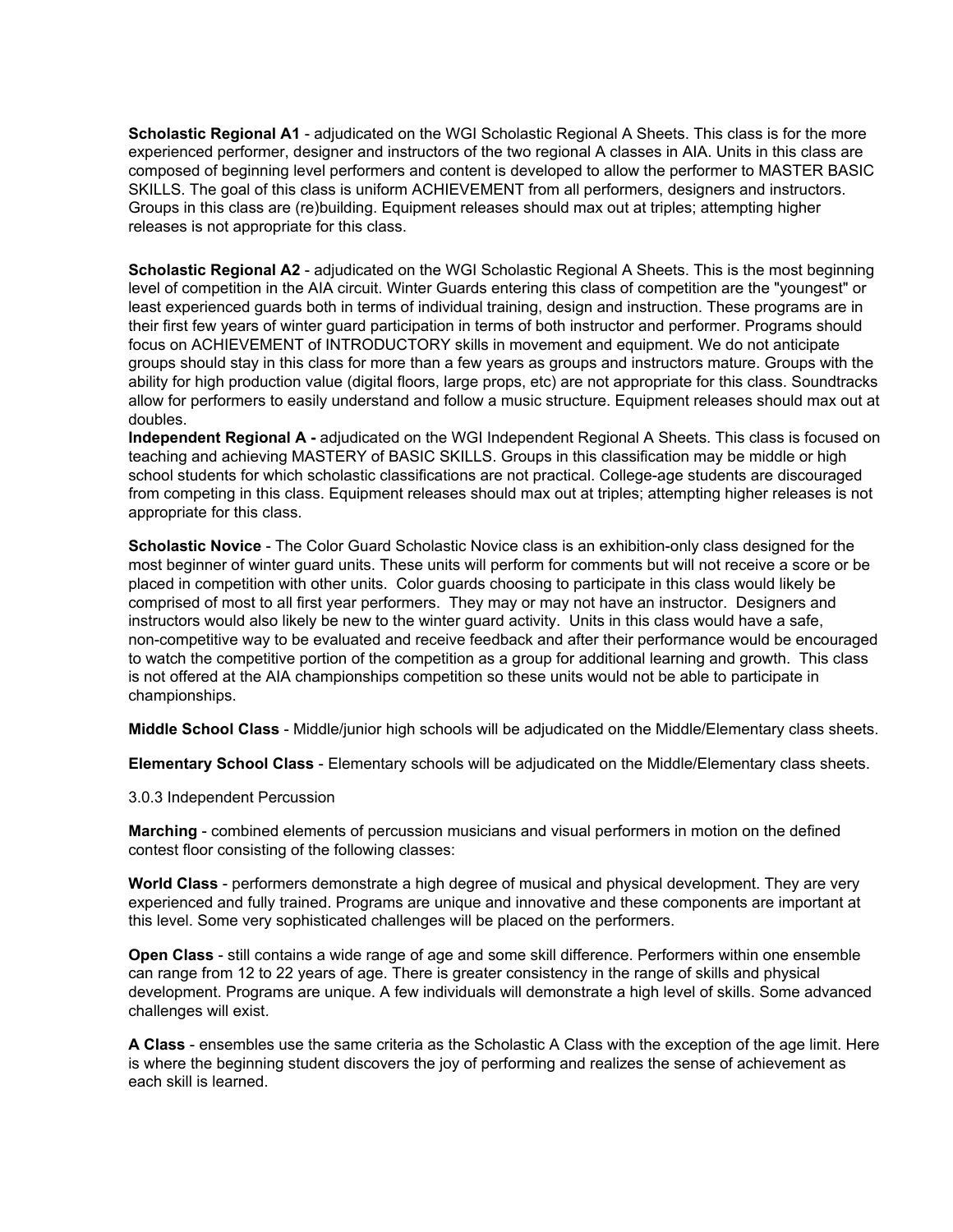#### 3.0.4 Scholastic Percussion

**Marching** - combined elements of percussion musicians and visual performers in motion on the defined contest floor consisting of the following classes:

**World Class** - is consistently aged 14 through 17 because of the make-up of the high school arena. Often this class will consist of upperclassmen. Unlike the Independent World Class, these performers are rarely over 18 years of age. The ensembles have strongly defined personalities and are highly creative and unique. They explore innovative program concepts. The depth of their training and skills is strong.

**Open Class** - is consistently aged 14 through 17. Unlike Scholastic A Class, these ensembles have discovered a much stronger personality and are not usually similar to one another. The depth of their training and skills are still comparable in many cases, primarily due to the similarity of their age and the similar number of hours put into their development. Their programs are often freshly unique and original.

**A Class** - is consistently aged 14 through 17. Like most high school students, the ensembles show a tendency to be similar to one another. Their choice of equipment, the formatting of their shows and the depth of their training and skills are comparable in many cases.

**Regional A Class** – is consistently aged 14 through 17. This class is designed for less experienced members, staff, and designers. The intent of the class is to teach primary performance skills, and the weight of the sub-captions in the overall score reflects this intent. Performance level is emphasized over production value and sophistication.

**Concert** - concentration on the concert percussive element only in a standstill performance.

**World Class** - The ensembles have strongly defined personalities and are highly creative and unique. They explore innovative program concepts. The depth of their training and skills is strong. Concentration on the concert percussive element only in a standstill performance.

**Open Class** - Unlike the A Class, these ensembles have discovered a much stronger personality and are not usually similar to one another. The depth of their training and skills are still comparable in many cases, primarily due to the similarity of their age and the similar number of hours put into their development. Their programs are often freshly unique and original. Concentration on the concert percussive element only in a standstill performance.

**A Class**- is consistently aged 14 through 17. Like most high school students, the ensembles show a tendency to be similar to one another. Their choice of equipment, the formatting of their shows and the depth of their training and skills are comparable in many cases. Concentration on the concert percussive element only in a standstill performance.

3.0.5 Percussion units cannot compete in a lower class in AIA than their WGI class.

#### 3.0.6 Independent Winds

**World Class** - performers demonstrate a high degree of musical and physical development. They are very experienced and fully trained and there is no age limit. Programs are unique and innovative and these components are important at this level. Some very sophisticated challenges will be placed on the performers.

**Open Class** - still contains a wide range of age and some skill difference. Performers within one group can range from 12 to 22+ years of age, as there is no age limit. There is greater consistency in the range of skills and physical development. Programs are unique. A few individuals will demonstrate a high level of skills. Some advanced challenges will exist.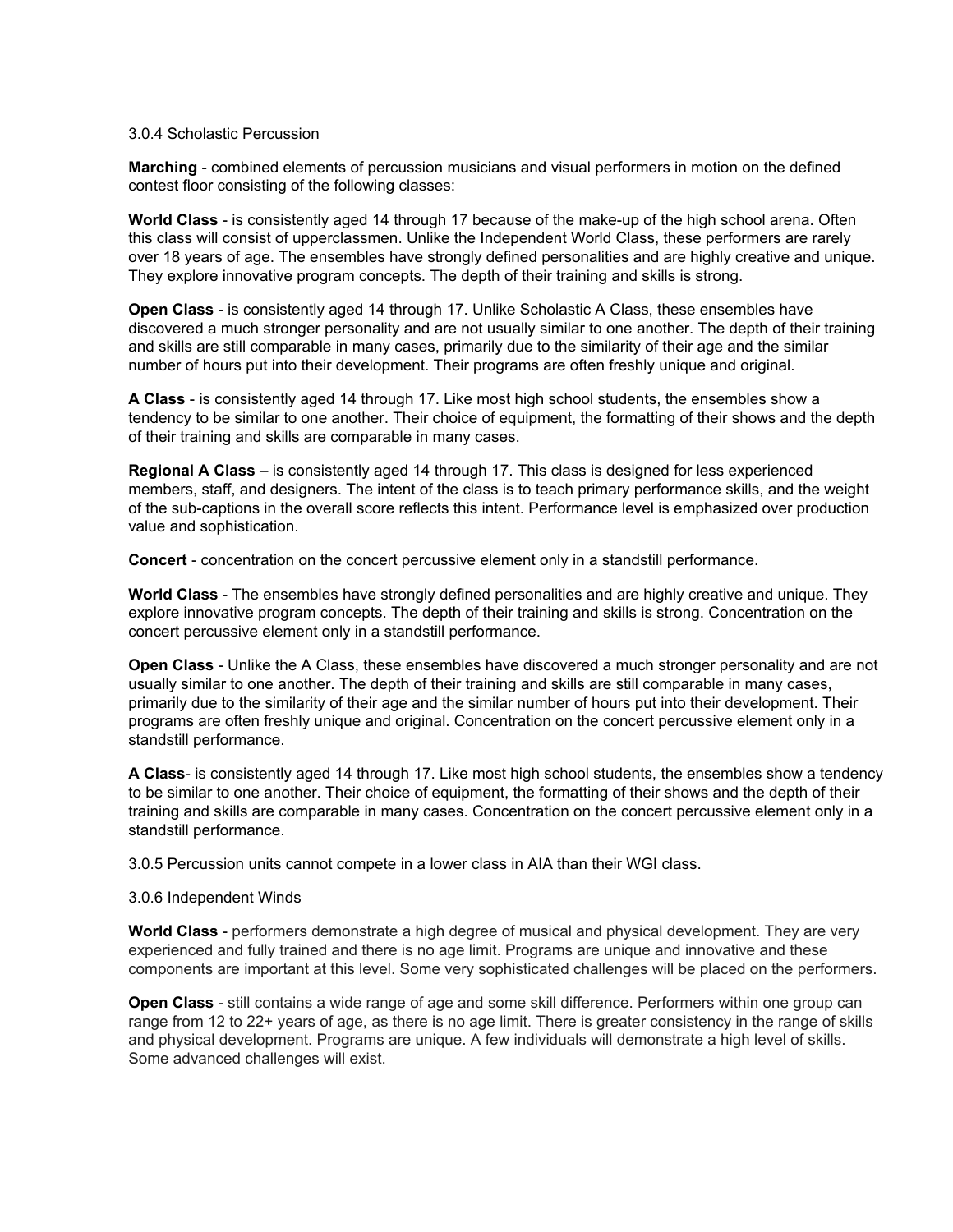**A Class** - groups use the same criteria as the Scholastic A Class with the exception of no age limit. Here is where the beginning student discovers the joy of performing and realizes the sense of achievement as each skill is learned.

#### 3.0.7 Scholastic Winds

**World Class** - is consistently aged 14 through 17 because of the make-up of the high school arena. Often this class will consist of upperclassmen. Unlike the Independent World Class, these performers are rarely over 18 years of age. Groups have strongly defined personalities and are highly creative and unique. They explore innovative program concepts. The depth of their training and skills is strong.

**Open Class** - is consistently aged 14 through 18. Unlike Scholastic A Class, these groups have discovered a much stronger personality and are not usually similar to one another. The depth of their training and skills are still comparable in many cases, primarily due to the similarity of their age and the similar number of hours put into their development. Their programs are often freshly unique and original.

**A Class** - is consistently aged 14 through 18. Like most high school students, the groups show a tendency to be similar to one another. The formatting of their shows and the depth of their training and skills are comparable in many cases.

3.1 Scholastic Classes - All students residing within a school district may compete with a scholastic color guard or percussion ensemble as long as the principal of the sponsoring school approves their participation. Students may not leave an active program at their home school to participate with another school's program within the same district.

3.2 All color guard units who win their respective class at AIA Championships will automatically be promoted to the next higher class for the next competitive indoor season. These classes will include Scholastic Regional A2, Scholastic Regional A1, Scholastic A3, and Scholastic A2. All remaining finalists from these classes will be reviewed by the AIA Chief Judges and they will determine which groups, if any, are deserving of being promoted for the next competitive season. The director(s) of any group that is to be promoted shall be notified directly no later than May 31st of that same year. Upon this notification, each director shall also receive a letter or outline explaining the qualifications for the promotion. If the director feels the promotion is truly unwarranted for valid and supported reasons, they may appeal with a declaration stating all reasons a promotion is not warranted. This appeal must be submitted by no later than July 1st. The AIA Chief Judges will then have 30 days to review the appeal and respond accordingly.

3.3 Those units who wish to move down in classification after a unit's first competition must petition the EBOD and show legitimate reason for moving down.

### **4.0 AIA Championships**

4.1 All units must compete in *two* AIA-Sanctioned contests to qualify for AIA championships and must have no overdue invoices with AIA prior to the close date of AIA championships. Subject to the discretion of AIA EBOD.

4.1.1 Color guard units (except middle school classes) must compete in at least one AIA sanctioned CONTEST or WGI Regional Event hosted by an AIA member by "color guard coming out date" which is the fourth competitive week of the season. They must have competed in TWO (2) contests by the end of the promotion period. If a contest in which a unit is registered is cancelled it will count as one of their required contests.

4.1.2 Percussion and Wind units must compete in an AIA-sanctioned contest or WGI regional event hosted by an AIA member unit no later than the last weekend in February, weather permitting, to be eligible for AIA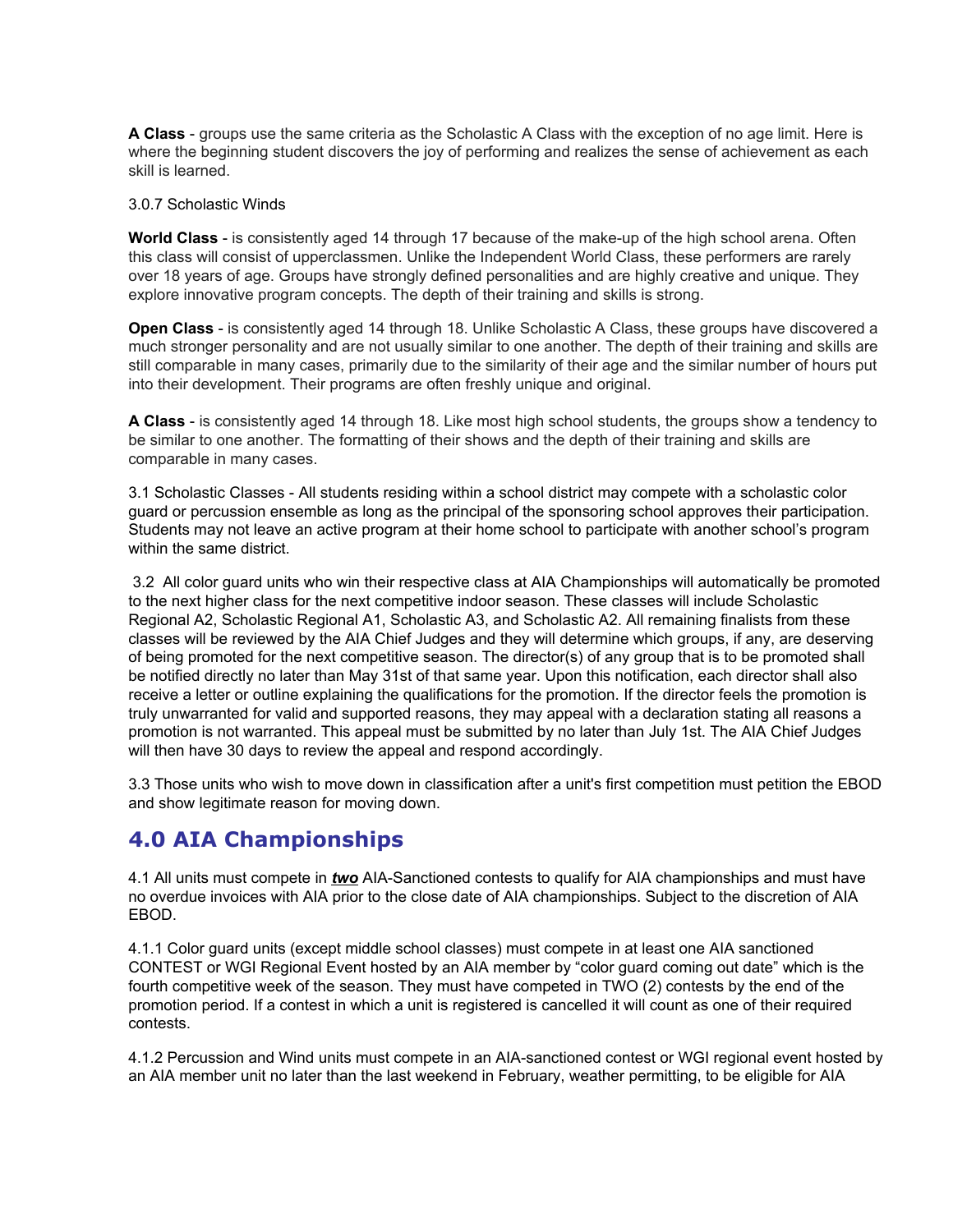championships. If a contest in which a unit is registered is cancelled it will count as one of their required contests.

4.2 Championships will be held in a format, time, and location with logistics to be determined on a yearly basis by the EBOD.

4.3 The AIA Championships committee should consist of a member of the AIA EBOD and eligible representatives of the AIA general membership. Membership should include members in good standing and represent all classes and regions of the circuit.

4.4 Performance order for Championships will be determined by its region's EBOD.

## **5.0 Reclassification and Promotion**

#### **Color Guard**

5.0 The AIA Classification strategy has one main goal: "Provide a consistent and fair grouping of units achieving at a similar level while encouraging their development". This goal will be met by doing the following:

a. Provide unit management and staff with clear descriptions of the qualities of performing ensembles in each class.

- b. Provide incentives for performing ensembles to move in to the higher levels of classification.
- c. Provide mechanisms for the circuit to ensure consistent and fair groupings.
- d. Provide an appeal process for performing ensembles that feel they are unfairly classed.

5.1 At a color guard unit's first AIA performance of each season, if the judging panel determines that the color guard unit is to be moved into a higher class, it will be considered a reclassification.

5.2 Reclassifications to a higher class of competition will occur following review by the chief judge at each local contest on the basis of raw score, caption scores, and competitive parity. The chief judge at a contest will review scores in each class and compare with previous scores and performance day context. The chief judge may confer with local judges, judges from a previous contest or both. Scores, in addition to comparative placement and judge's analysis at WGI Regionals, may be used in recommending a reclassification. The ultimate power of decision lies solely with the EBOD and the Color Guard Judges Coordinator.

5.2.1 Color guard units may be reclassified up to 3 Mondays prior to circuit championships.

5.3 Units reclassified to a higher classification will be recognized at the earliest possible date; either the same day or the next competition date. Medals will not be awarded.

5.4 Any unit in disagreement with its reclassification must petition the Executive Board within one week for reconsideration of the decision. The unit must provide a videotape of the performance in question. The Executive Board will conduct a conference call with the unit director, two Executive Board Members and two representatives of the judging association (one of which must have been a judge at the contest that caused reclassification).

#### **Percussion**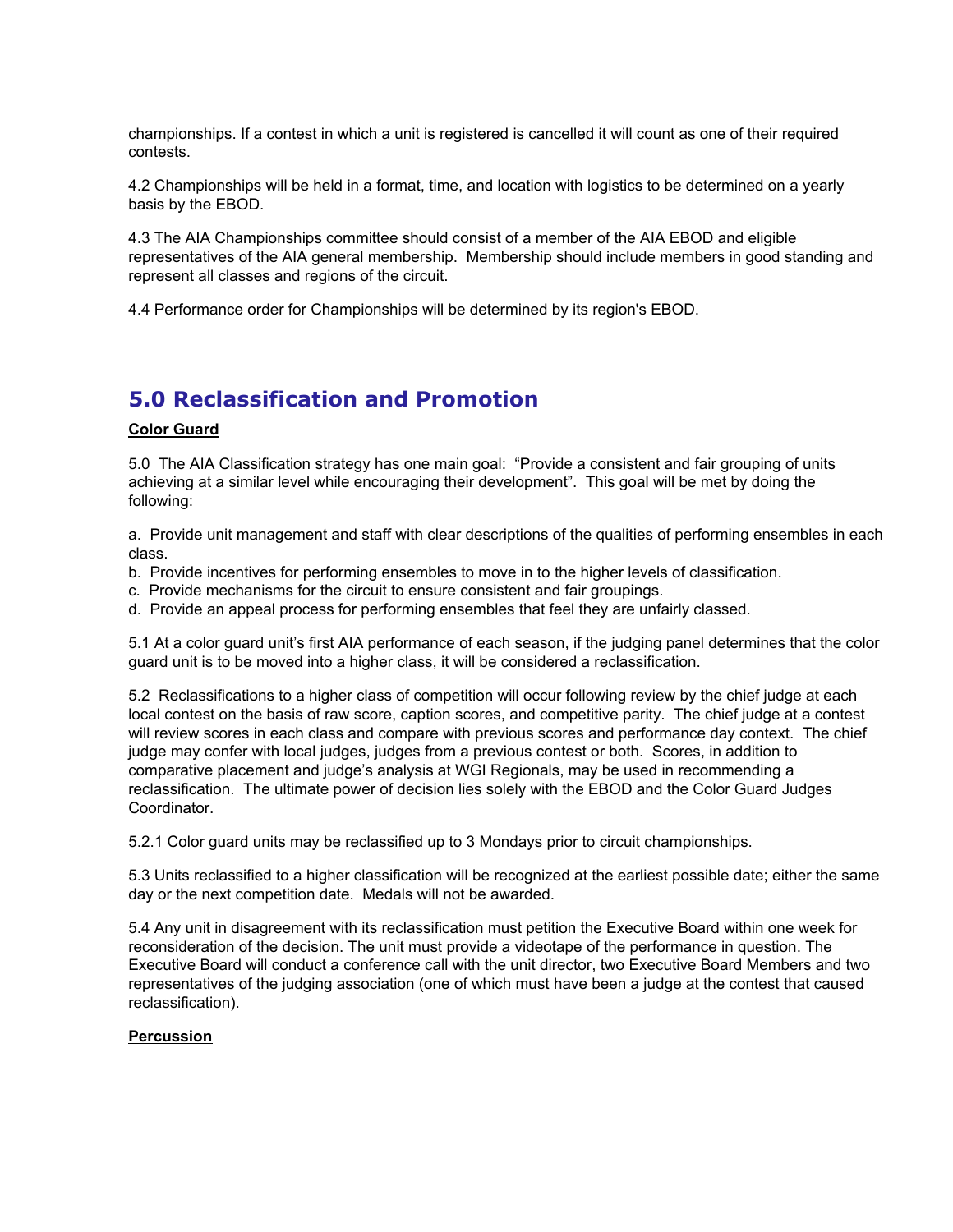5.5 Percussion units competing in the WGI circuit, must compete under the same classification at AIA contests. For example, if you compete in PSO at a WGI Regional, you must register and compete in the PSO class for an AIA contest and not in the PSA class.

5.6 Percussion units may be moved into a higher class at any time during the season, including championships. This will be considered a reclassification.

5.7 Percussion units recommended for reclassification will be notified during critique and the review process will begin. Units who do not attend critique will be contacted by the Percussion Coordinator. The review process will consist of a consultation between of the judging panel and the Percussion Judging Coordinator. The Percussion Judging Coordinator will notify the EBOD when the decision is made.

5.8 The Percussion Coordinator will contact the unit with the final decision within one week of initial notification. This decision then effects the unit's classification for the unit's subsequent competitions after notification.

5.9 Any unit in disagreement with its reclassification must petition the Executive Board within one week for reconsideration of the decision. The unit must provide a videotape of the performance in question. The Executive Board will conduct a conference call with the unit director, two Executive Board Members and two representatives of the judging association (one of which must have been a judge at the contest that caused reclassification).

5.10 Winds reclassification procedures will be developed and addressed as the participation in this class grows.

### **6.0 Code of Conduct and Responsibility**

6.1 AIA discourages independent units from utilizing high school students who were previously enrolled in an active high school program and have not yet graduated. AIA also discourages independent units from utilizing performers who have outstanding monies owed to a previous unit.

6.2 Conduct of a member unit, its staff and personnel must be above reproach at all times. Violation of the same will result in review and investigation by the EBOD. Consequences for violation of this section may range from written reprimand to suspension from a given contest to suspension of the unit from AIA, without monetary reparations. In all cases, the unit's administration will be notified of the action. Repeat violators will be referred to the EBOD for action.

6.3 It is understood by management of the member units that they will take full responsibility for any damage and/or misconduct at contest sites by members, parents, and staff of said organization. They will be responsible for such damage, vandalism, or misconduct, regardless whether said organization is in competition or simply in attendance at the contest.

# **7.0 Regulatory Procedures**

7.1 These rules and regulations in conjunction with our Bylaws will function as our rules of order.

7.2 These rules and regulation may be amended and revised when necessary by a simple majority vote of the Primary Voting Body at the Fall General Meeting. Proposals for changes should be submitted to the Executive Director and the Executive Board of Directors prior to the caucus meeting. These changes will be brought up at the summer caucus meeting at which they can be discussed by the membership prior to being voted upon at the Fall General meeting.

### **8.0 Emergency Inclement Weather Alert/ Terror Policy Alert**